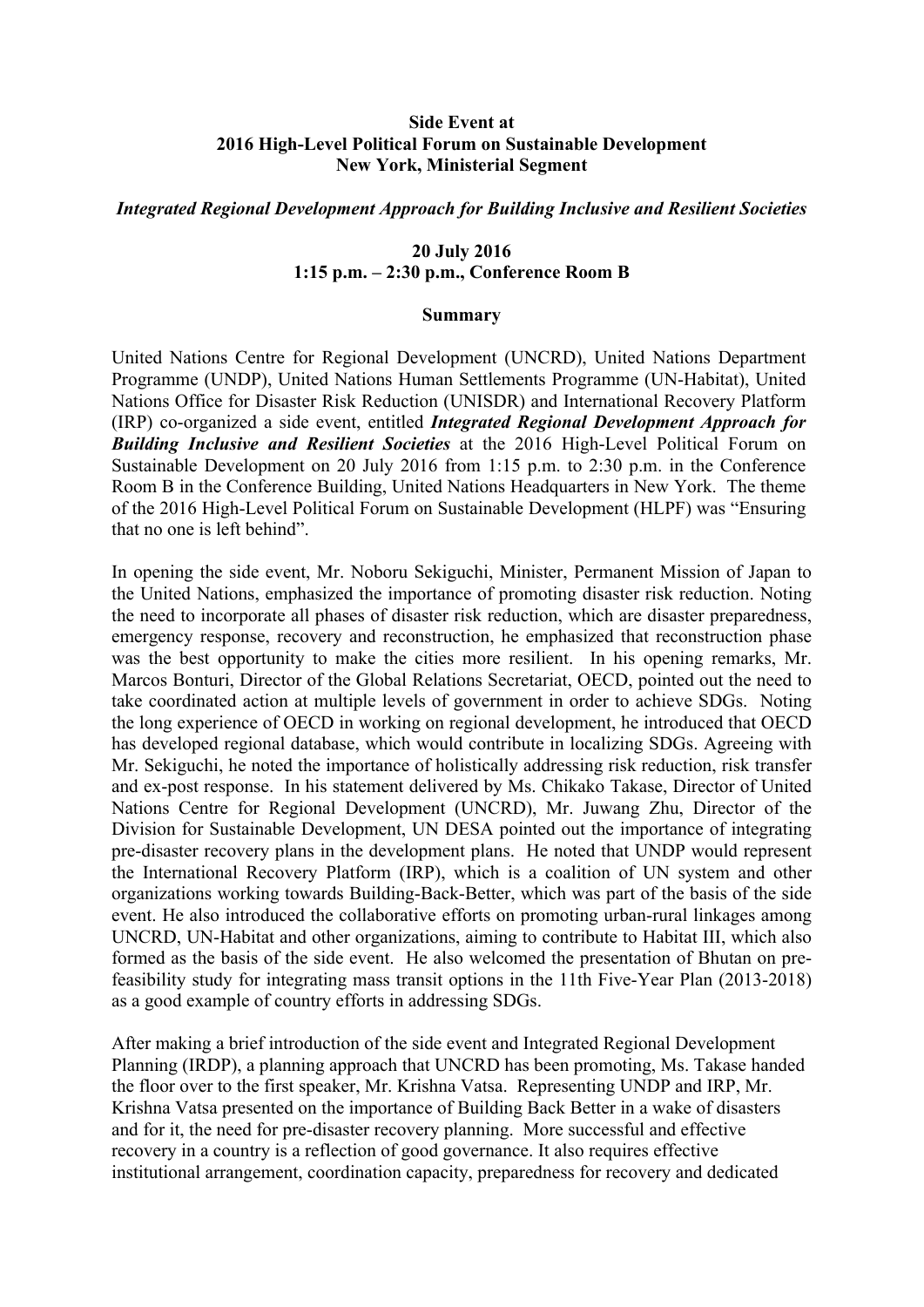financial mechanism. On behalf of the International Recovery Platform (IRP), he introduced IRP that it was established in 2005 to help address a huge knowledge gaps in recovery as well as the constraints experienced in the context of post-disaster recovery. After a decade of operation, IRP has embarked on a more specialized role as an "international mechanism for sharing experience and lessons associated with build-back-better" in support to the implementation of the Sendai Framework.

Mr. Thomas Forster, Fellow, EcoAgriculture Partners and Faculty of New School Food Studies presented on "Enhancing city region food systems through strengthening rural-urban Linkages (URL)". Describing the international policy debate, he explained that there has been increasing support for the concept of integrated territorial development (ITD) and food systems in the global policy debates on New Urban Agenda in the process towards HABITAT III. In particular, he highlighted the concept of city region food systems, which aims for sustainable and resilient food security and nutrition systems for all scales of human settlements linking urban and rural areas.

In her presentation, Ms. Yamina Djacta, Director, UN-Habitat New York Office focused on the role of small and intermediate towns in enhancing urban-rural linkages. Small and intermediate towns are important because they are more accessible to rural populations and act as a bridge between rural populations and large cities. However they are struggling to manage urbanization, attract investment and meet the demand for housing, land, infrastructure and basic services. If equipped with adequate infrastructure and amenities, small and intermediate towns can attract populations to them, being in a better position to offer land, housing and labour at a fraction of what they would cost in a big city. She also noted their role in enabling resilience, by reintegrating, adapting Internally Displaced Persons (IDPs), especially the vulnerable groups since they have agricultural and non-farm activities, as well as offering stronger social networks. In concluding, she noted that infrastructure is key and road networks are a prerequisite in ensuring their vibrancy.

As one example of country efforts, Mr. Gyaltshen Penjor, Deputy Permanent Representative of the Permanent Mission of the Kingdom of Bhutan to the United Nations, presented on "Bhutan's plan for integrating mass transit options in the 11th Five-Year Plan (2013-2018)". UNCRD recently conducted a pre-feasibility scooping exercise of the plan. Mr. Penjor started by presenting the current situation of Bhutan, which is going through rapid transition with its economy rapidly emerging. The country is experiencing rapid urbanization. It is conducting proactive planning with focus on SDGs 9 and 11 with strong commitment for the protection of environment. He noted that Bhutan considers safe, efficient and environment friendly transport system is the backbone of the urban structural plans. Accordingly, their "Transport 2040: Integrated Strategic Vision for Bhutan's Transport System" is ambitious and presents current and emerging challenges and opportunities. The current challenges include rapid motorization with the transport sector accounting for 44 % of  $CO<sub>2</sub>$  emission and difficult, mountainous terrain. Building a mass rail-based transit system is one such option for Environmentally Sustainable Transport (EST) presented in Transport 2040. The recent UNCRD preliminary scoping study showed that "Development of an integrated railways system could form the core of Bhutan's transportation system". Noting the need for financial and technical assistance, he highlighted SDG 17 on partnership to achieve Transport 2040.

A comment was made by an audience that disaster risk relief should start with understanding where the increasing disaster risks come from and that what the panellists all talked about